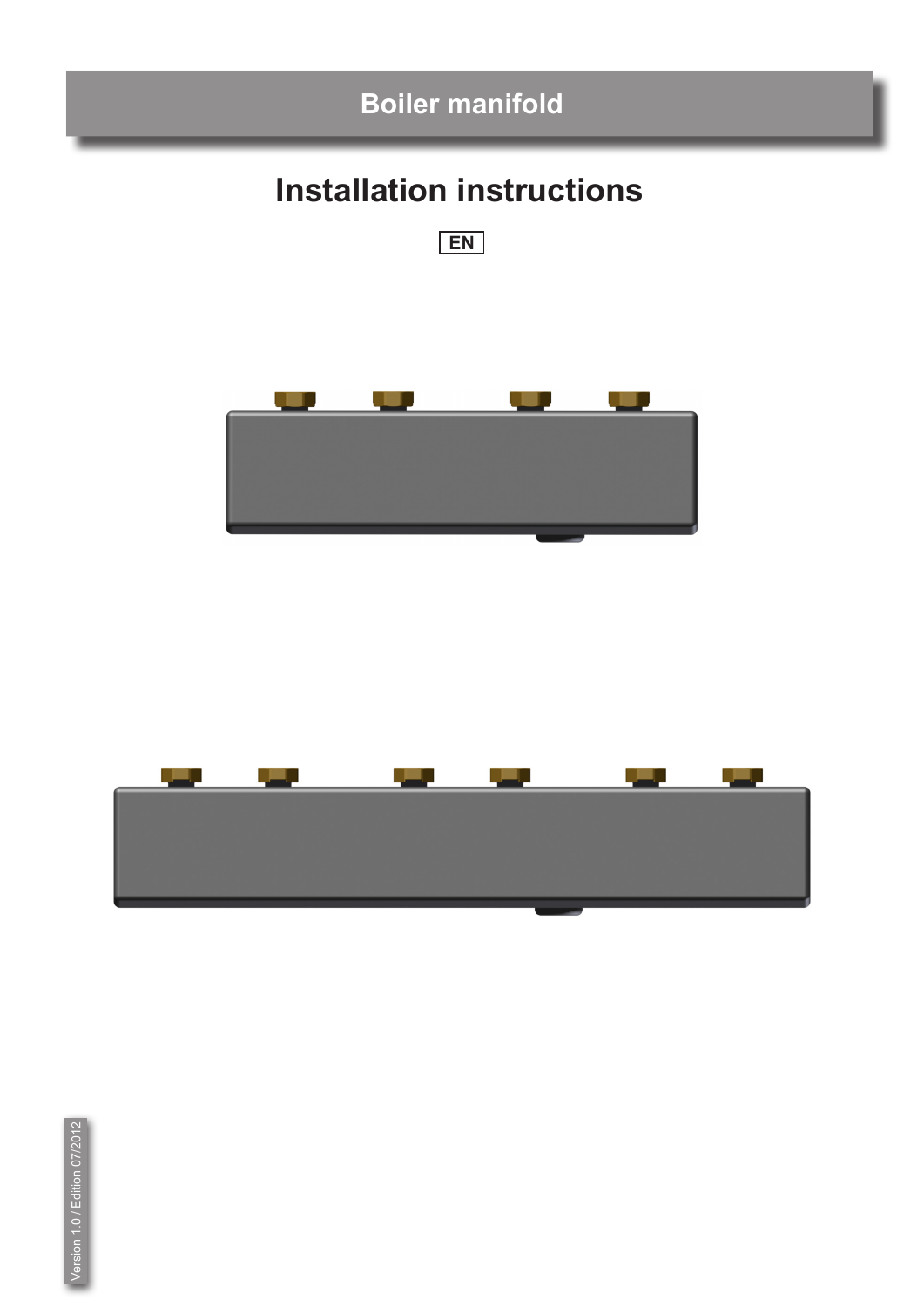## **1 Installation**

#### **1.1 Safety**

**notice** The boiler manifold must be installed and commissioned by a qualified professional. Installation and operation of the boiler manifold must comply with country-specific standards and guidelines! Do not make any modifications to the inlet and outlet pipes that could impair the boiler manifold's operating safety.

#### **1.2 Installation**

- Remove the front facing on the boiler manifold.
- Connect the heating circuit connections using the G1½ flat-sealing union nut.
- Connect the boiler-side G1 $\frac{1}{2}$  connections using flat gaskets (Fig. 4 on page 4).



*Fig. 1: Dimensions of 2-way boiler manifold; VB32-2 [mm]*

| <b>Boiler manifold</b> | <b>Type</b> | $A$ [mm] | $B$ [mm] | $C$ [mm] |
|------------------------|-------------|----------|----------|----------|
| 2-way                  | VB32-2      | 600      | 1x300    | 175      |
| 3-way                  | VB32-3      | 900      | 2x300    | 325      |
| 4-way                  | VB32-4      | 1200     | 3x300    | 475      |
| 5-way                  | VB32-5      | 1500     | 4x300    | 625      |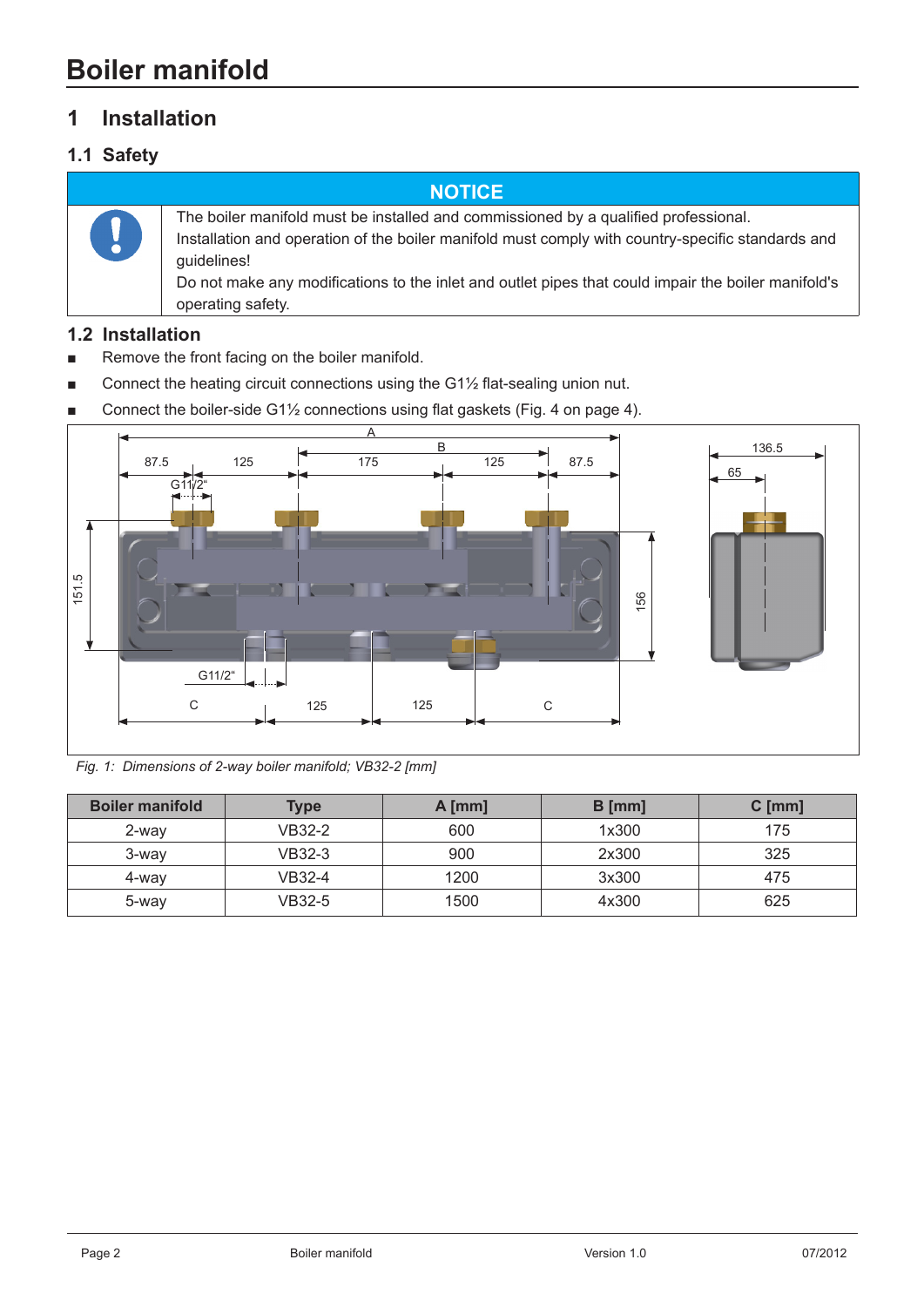#### **For wall-mounted installation:**



*Fig. 2: Wall-mounted installation / optionally with wall bracket and fastening set*

- Screw the wall bracket onto the wall.
- Push the back shell of the insulation onto the wall bracket.
- Insert the boiler manifold.
- Push the front shell of the insulation onto the boiler manifold.



*Fig. 3: Drilling dimensions of 2-way boiler manifold; VB32-2 [mm]*

| <b>Boiler manifold</b> | <b>Type</b> | $A$ [mm] | $D$ [mm] |
|------------------------|-------------|----------|----------|
| 2-way                  | VB32-2      | 600      | 532      |
| 3-way                  | VB32-3      | 900      | 832      |
| 4-way                  | VB32-4      | 1200     | 1132     |
| 5-way                  | VB32-5      | 1500     | 1432     |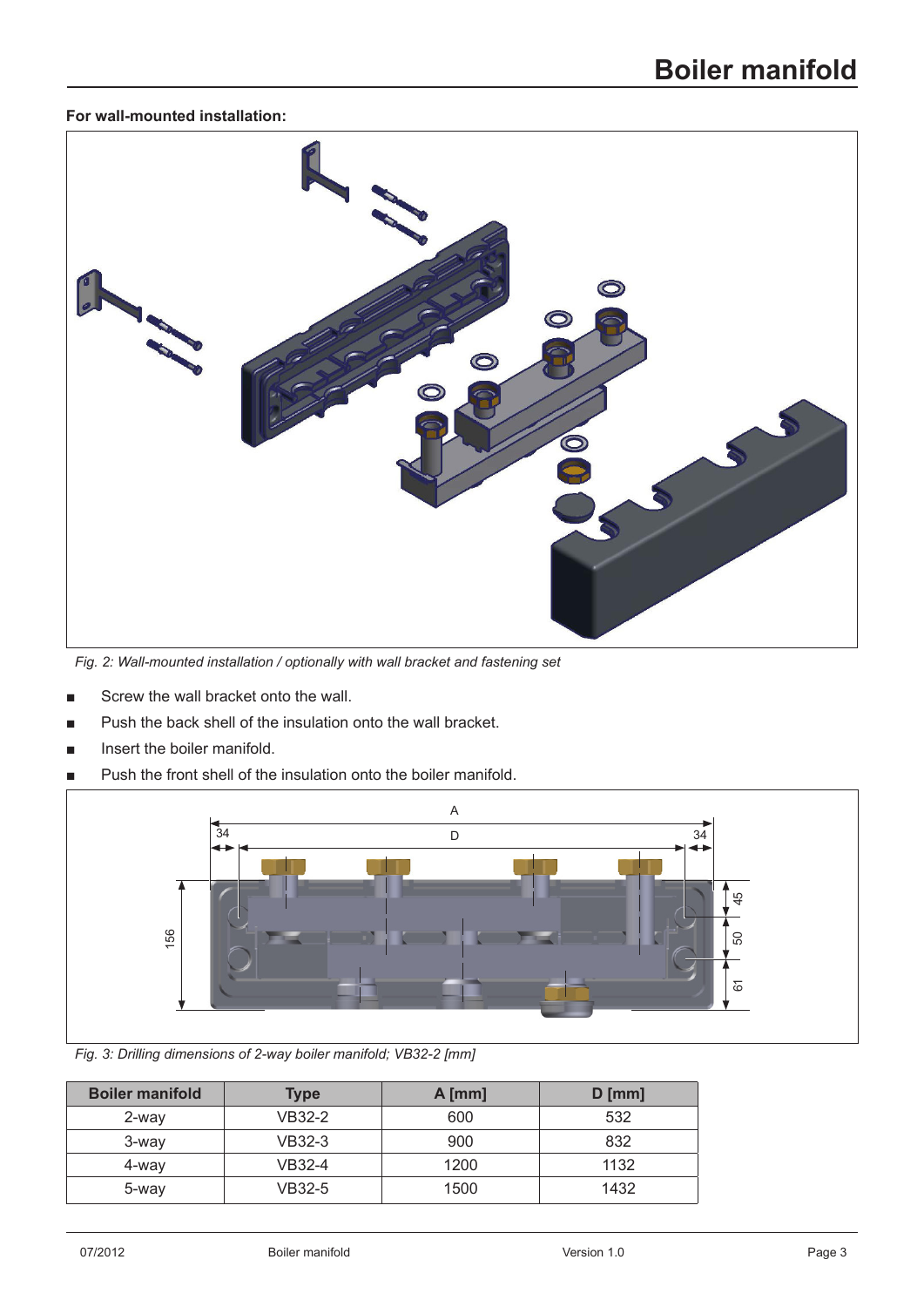#### **1.3 Installation variants**



*Fig. 4: VB32-2*

| <b>Boiler manifold</b> | <b>Type</b> | <b>Heating circuits</b> |
|------------------------|-------------|-------------------------|
| 2-way                  | VB32-2      |                         |
| 3-way                  | VB32-3      |                         |
| 4-way                  | VB32-4      |                         |
| 5-way                  | VB32-5      | h                       |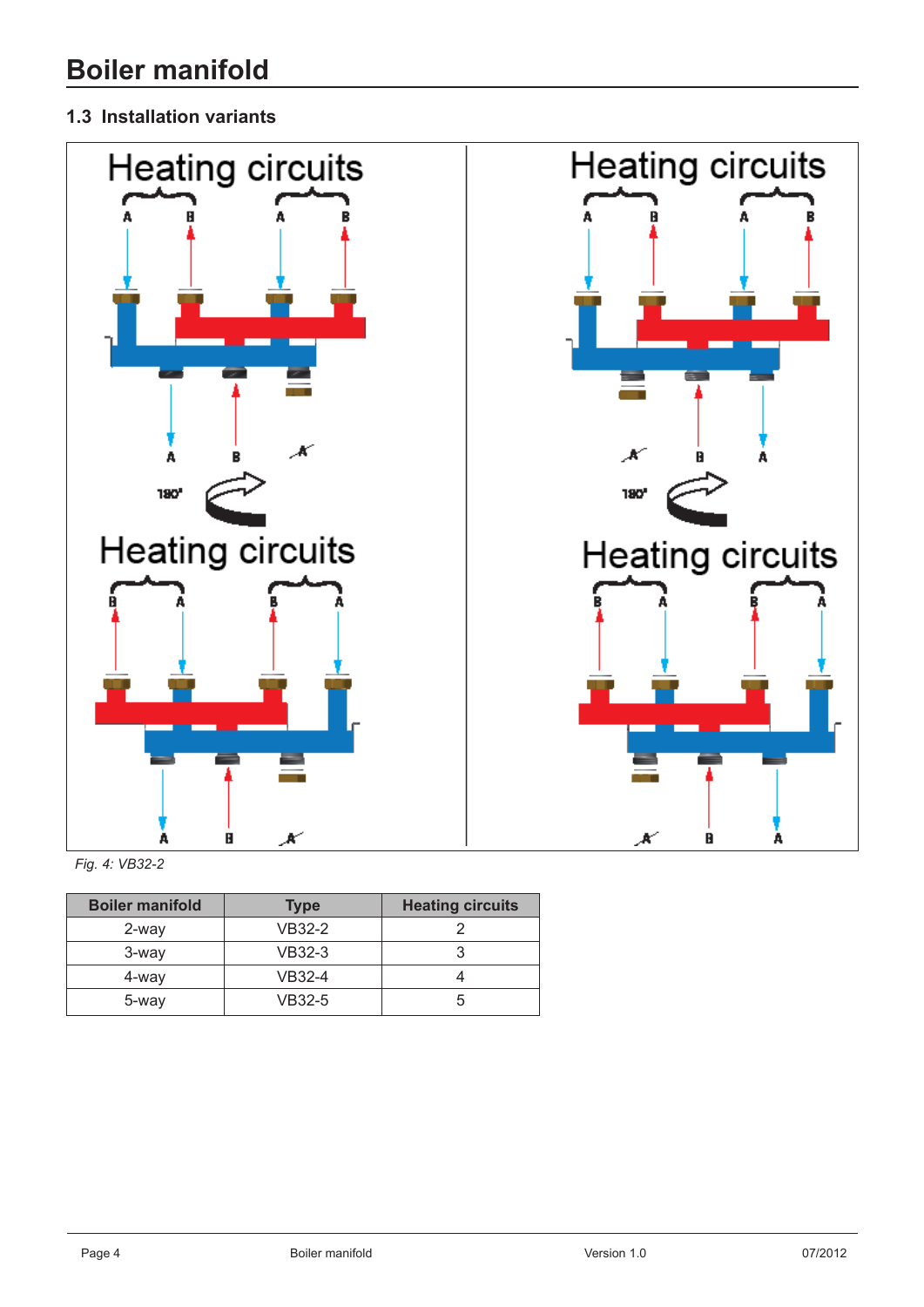## **2 Technical data**

#### **2.1 Diagrams**

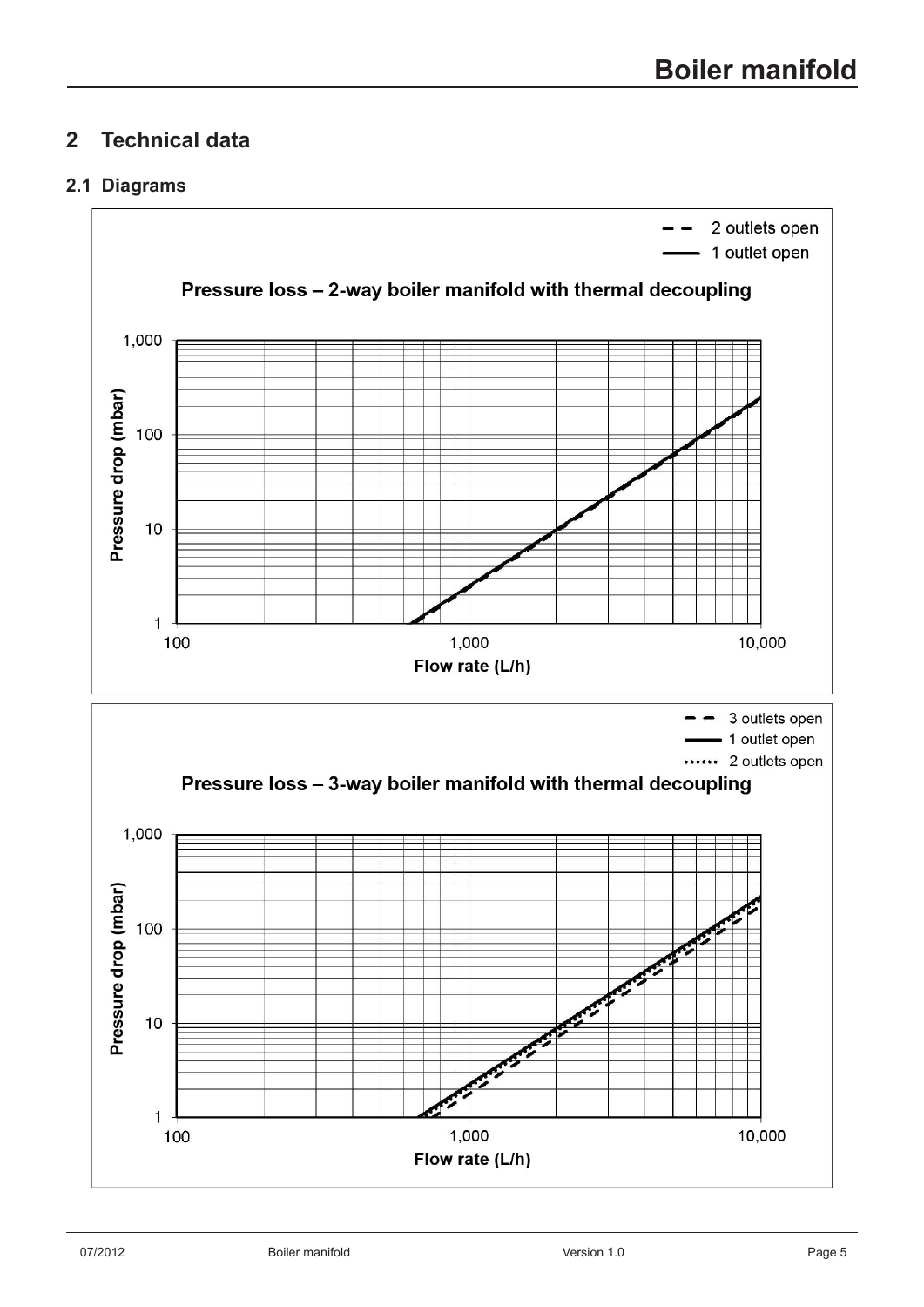## **Boiler manifold**

#### **2.2 Technical data**

| <b>General</b>                             |                      |  |
|--------------------------------------------|----------------------|--|
| <b>Kys value</b>                           |                      |  |
| <b>VB32-2</b>                              | $20.5 \text{ m}^3/h$ |  |
| <b>VB32-3</b>                              | $23.8 \text{ m}^3/h$ |  |
| Weight                                     |                      |  |
| <b>VB32-2</b>                              | 5.5 kg               |  |
| <b>VB32-3</b>                              | 8.5 kg               |  |
| Nominal width                              | <b>DN32</b>          |  |
| Maximum permissible operating overpressure | 6 bar                |  |
| Maximum permissible operating temperature  | 110 °C               |  |
| Minimum permissible operating temperature  | 2 °C                 |  |

| <b>Materials</b>      |                                           |  |
|-----------------------|-------------------------------------------|--|
| Manifold              | Steel pipe                                |  |
| Union nuts            | Hot-pressed brass Ms58 (CW614N or CW617N) |  |
| Flat gaskets          | EPDM elastomer                            |  |
| Heat insulation shell | EPP – with patented folding joint         |  |

## **3 Dismantling**

Dismantling can be performed for two reasons:

- In order to reassemble the device elsewhere.
- In order to dispose of the device.



#### **NOTE**

If the boiler manifold is to be reassembled elsewhere, the dismantling process must be prepared properly. All installation and fastening parts must be carefully dismantled, labelled and, if necessary, packaged for transportation. This will ensure that, upon reassembly, all the parts can be correctly assigned and fitted back in the appropriate place.

## **4 Disposal**

#### **4.1 Safety**



### **Incorrect disposal pollutes the environment and the groundwater!**

� When disposing of system parts and operating materials, the regulations and guidelines set down by the legislator of the respective country must be observed.

#### **4.2 Disposal**

■ Separate the components of the boiler manifold into recyclable materials, hazardous materials and operating materials.

**warning**

Dispose of the boiler manifold components or recycle them.